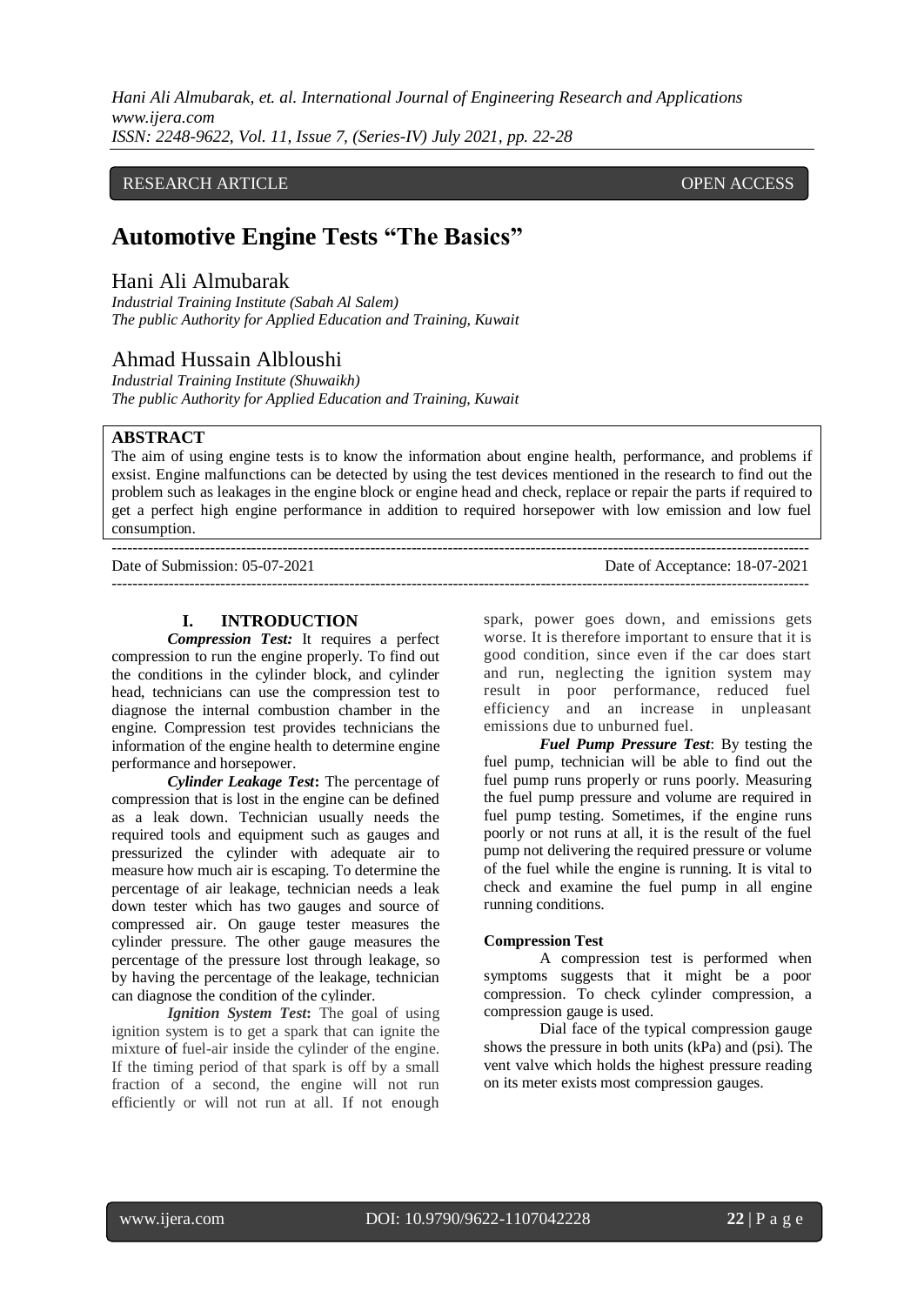*Hani Ali Almubarak, et. al. International Journal of Engineering Research and Applications www.ijera.com ISSN: 2248-9622, Vol. 11, Issue 7, (Series-IV) July 2021, pp. 22-28*



*Figure 1: Compression gauge*

The data about the engine's top end (valves, pistons, rings, and gaskets) given by the tester.

**NOTE:** To develop correct readings, we need to have:

1- Normal operating temperature for the engine.

2- Fully charged battery.

**WARNING:** It is important to:

1- Wear special gloves when the engine is hot.

2- Wear required eye protection when the engine is hot.

3- Keep your hands away from moving parts such as fans and belts.

4- Protect yourself from electric shock or burns.

#### **Operation:**

1. To Prevent strange objects from falling into the cylinders, we should use compressed air and clean the area around the spark plugs before removing the spark plugs.

2. Remove all spark plugs from engines with single plug per cylinder. Note the position of the plugs wires to be replaced correctly at the end. When working with engines together with  $(2)$  spark plugs per cylinder, remove only (1) plug to each cylinder.

3. The throttle linkage in the wide-open position should be blocked.

4. The coil wires from the distributor ignitions must be removed. The connector from the coil pack of the electronic ignitions must be removed.

5. It is required to disable the fuel pump circuit for fuel injected and electric fuel pump vehicles when we take out the fuse of the fuel pump. 6. In the number one spark plug hole, install the compression gauge. You may apply any of the supplied adapters. You can attach & remove the gauge make use of a quick-release chuck. Make sure the installation is safe and close.

7. Watch the gauge after cranking the engine over several compression strokes. In a healthy and strong engine, the compression will be ready quickly. If the piston rings are worn, a low compression on the first stroke followed by a slow and not good build-up of pressure will be observed. Leaky valves, a blown head gasket or cracked head are result if the low compression does not build up. Carbon deposits on the valves can also cause low pressure and mark the highest compression readings. 8. Repeat this process for all cylinders and write on the results.

9. In low compression engine, add approx. 7 grams of motor oil for each cylinder through spark plug hole and then repeat the process. If the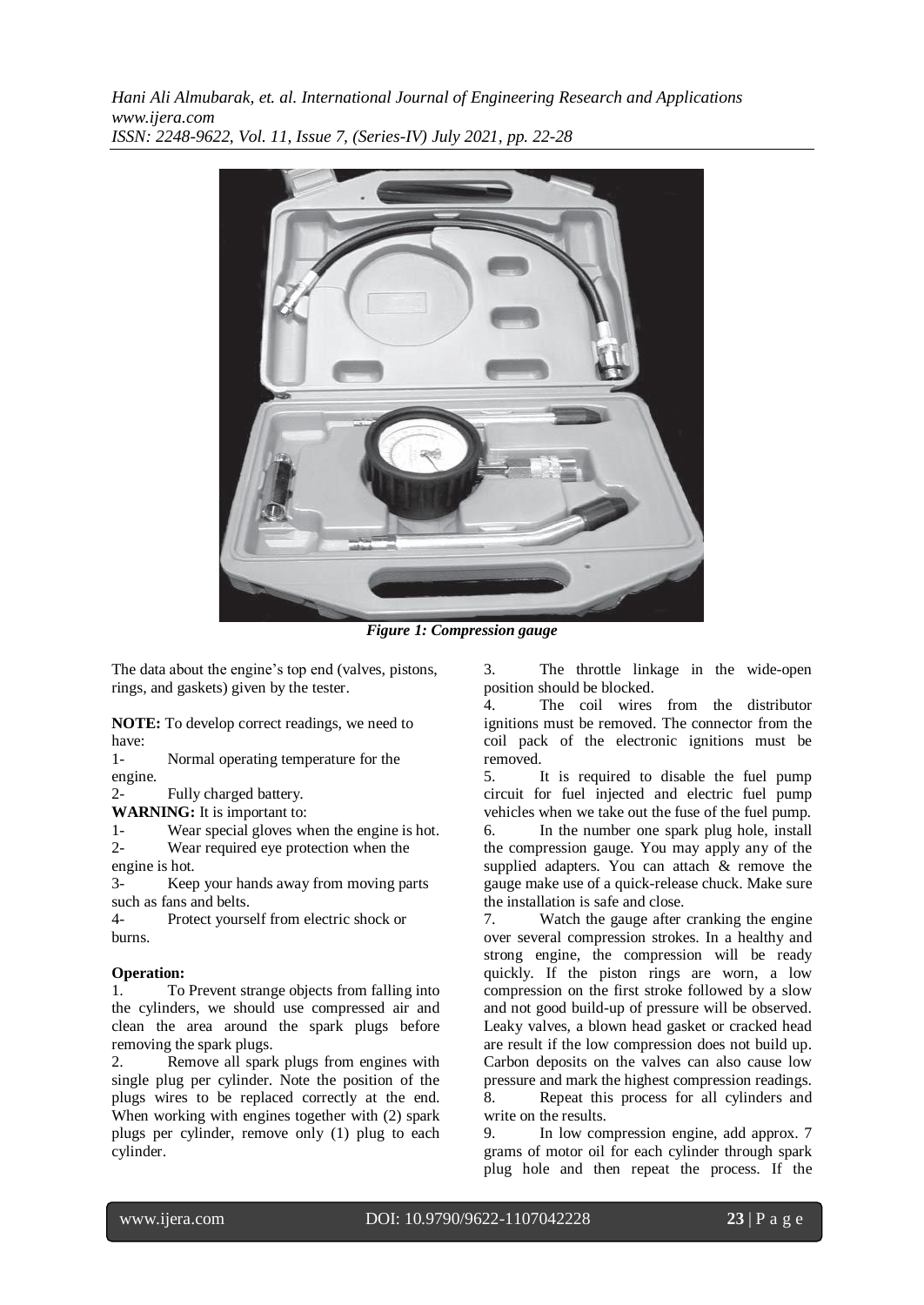*Hani Ali Almubarak, et. al. International Journal of Engineering Research and Applications www.ijera.com ISSN: 2248-9622, Vol. 11, Issue 7, (Series-IV) July 2021, pp. 22-28*

compression increases after adding the oil, worn rings are indicated. If the compression does not increase substantially, the leakage is in the valves or head gasket (or cracked head).



*Figure 2: A compression tester*

10. If compression is low in two adjacent cylinders, it is most likely that the cylinder head, between them, is leaking. If coolant liquid is found in the combustion chambers / crankcase, this possibility is confirmed.

11. When we noticed that compression of (1) cylinder is 20% slower than the other cylinders, with tough engine idle, it seems that the camshaft has a worn lobe, or the valve is stuck.

12. When the compression is elevated exceeding the engine specifications, it is most probably that the cylinders are carbonized. A qualified mechanic should elimination the carbon after removing the engine's head.

13. If the compression differs from (over 15%) from the highest compression cylinder to the lowest, or lower than the specification, a professional should check for a leak-down test to identify and fix the problem.



*Figure 3: Compression Gauge*

Add a little engine oil into the cylinder through the spark plug hole, If the cylinder compression in one or more cylinders is low:<br>1- The compression

The compression gauge must be inserted into the spark plug hole.

2- The compression pressure can be measured when the engine is cranked. Cylinders with low compression by adding oil helps, the chances are that the piston rings and/or cylinder bore are damaged. If pressure remains low, a valve might be sticking, seating is not proper, or there may be leakage past the gasket.

3- Re-install spark plugs.

#### **Cylinder Leakage Test**

The test is performed to measure the percentage of compression lost and help locate the source of leakage by applying compressed air to a cylinder through the spark plug hole.

The location of the leak can be found by listening and feeling around different parts of the engine.

#### **Benefits:**

Indicates problems resulted from

"compression check or cylinder balance check".

 Uses air to ascertain leakage source and the total of leakage measured in a % of loss.

 If equipped with a pressure gauge, the measure monitors inlet pressure to make sure accurate testing.

 Leak down measure measures the ratio of compression leakage.

### **How does it Works?**

1. The leakage rate can be measured by the gauge when supplying compressed air to every cylinder.

2. Oil dipstick and radiator cap are to be removed and separate one end of the PVC hose. If your engine comes with a carburetor, take out the air filter and open throttle all the way. If fuel injected, take out air filter or throttle body hose to listen.

- 3. To locate the source, listen at these locations:
- A) Oil dipstick tube………………………… for bad rings, cylinder leakage.
- B) Radiator filler……………………………. for cylinder wall cracks.
- C) Adjacent port…………………………… for head gasket leakage.
- D) Tail pipe……………………………………. for exhaust valve leakage.
- E) Carburetor air horn…………………… for intake valve leakage.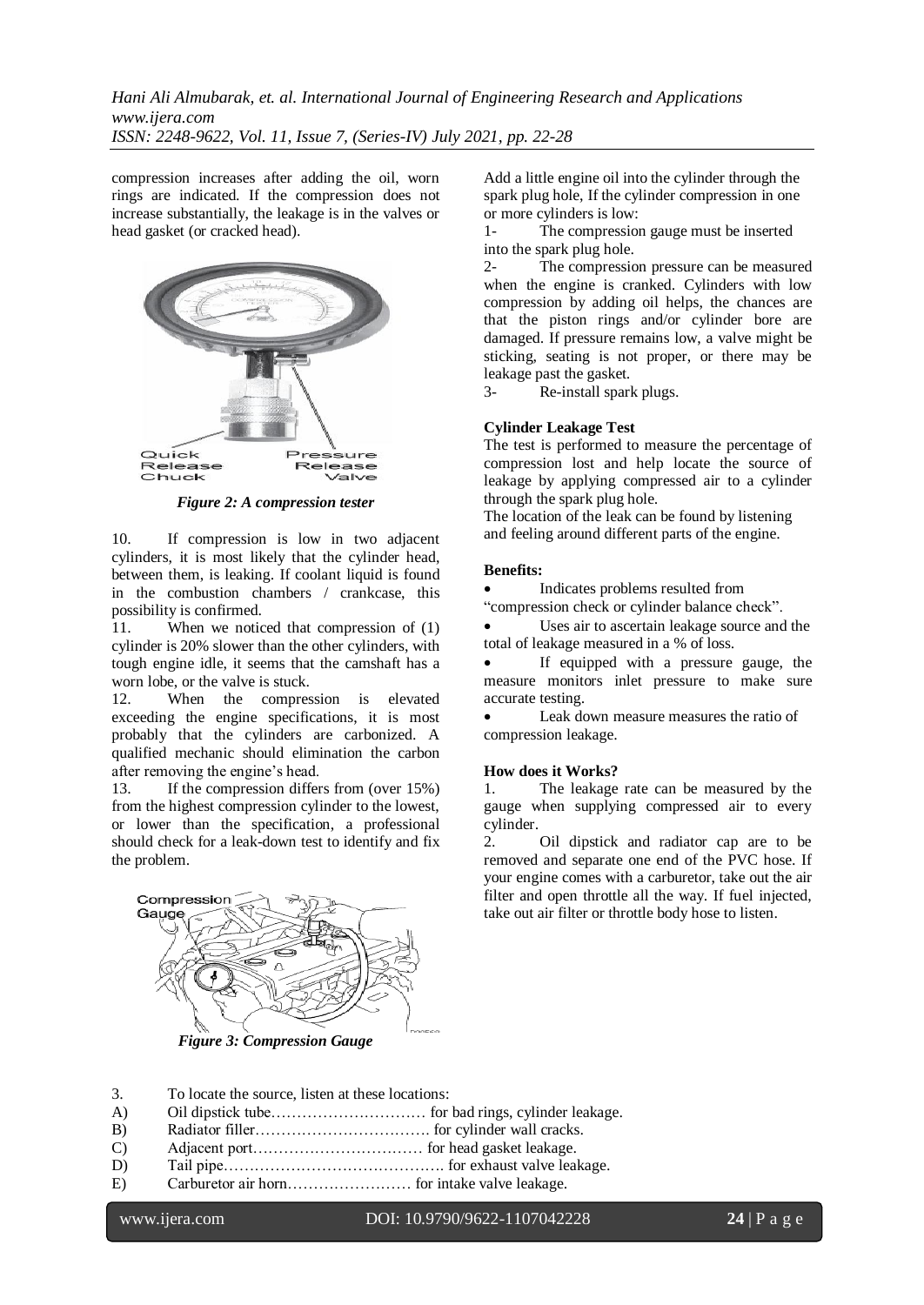F) Fuel injection throttle body ……… for intake valve leakage

| <b>CONDITION</b>                  | <b>POSSIBLE CAUSE</b>             | <b>CORRECTION</b>                   |  |  |
|-----------------------------------|-----------------------------------|-------------------------------------|--|--|
| Air escapes through throttle body | Intake valve bent, burnt, or not  | Inspect valve and valve seat.       |  |  |
|                                   | seated properly                   | Reface or replace, as necessary.    |  |  |
|                                   |                                   | Inspect valve springs. Replace as   |  |  |
|                                   |                                   | necessary                           |  |  |
| Air escapes through tailpipe      | Exhaust valve bent, burnt, or not | Inspect valve and valve seat.       |  |  |
|                                   | seated properly                   | Reface or replace, as necessary.    |  |  |
|                                   |                                   | Inspect valve springs. Replace, as  |  |  |
|                                   |                                   | necessary.                          |  |  |
| Air escapes through radiator.     | Head gasket leaking or cracked    | Remove cylinder head and inspect.   |  |  |
|                                   | cylinder head or block            | Replace defective part              |  |  |
| More than 50%<br>leakage<br>from  | Head gasket leaking or crack in   | remove cylinder head and inspect.   |  |  |
| adjacent cylinders                | cylinder head or block between    | Replace gasket, head, or block as   |  |  |
|                                   | adjacent cylinders                | necessary                           |  |  |
| More than 25% leakage and air     | Stuck or broken piston rings;     | Inspect for broken rings or piston. |  |  |
| escapes through oil filler cap    | cracked piston; worn rings and/or | Measure ring gap and cylinder       |  |  |
| opening only                      | cylinder wall.                    | diameter, taper, and out-of-round.  |  |  |
|                                   |                                   | defective<br>Replace<br>part,<br>as |  |  |
|                                   |                                   | necessary.                          |  |  |

## *Table 1: Cylinder combustion pressure leakage diagnosis chart*

# **How to Use Tester?**

WARNING- Be certain vehicle is not working & hands are clear of the engine section as engine rotation may occur while utilizing this tool:

1. Run engine until it gets normal temperature.

2. Take out the oil measure from engine and radiator cap then disconnect one end of the PVC hose. If you have carburetor engine, remove the air cleaner then open choke away. If fuel go out, try to remove air cleaner, or throttle body hose to check at the throttle body.

3. Remove all spark sockets and position the tested cylinder to approximate top dead center on the compression stroke so both valves are closed. Rotate machine in proper engine rotational direction. Tips to help position the cylinder correctly**:**

a) The ignition rotor points up on compression to cylinder coming.

b) Piston is at approximately top dead center when reflector teeth align with stationary core.

c) The whistles can be quickly coupled to the cylinder hose of your tester on the compression stroke and stops at approximately TDC.

4. Turn the regulator knob fully counterclockwise then connect the air compressor (45‐150 PSI max) to the regulator without the cylinder hose connected. Turn regulator clockwise until percentage gauge reads zero at the yellow band.

5. Screw the cylinder hose into the spark plug hole and connect the coupler plug onto the quick coupler socket of the tester. The gauge will show the amount of leakage as a percentage loss. Locate the leakage location if it is excessive.

6. Test the other cylinders and compare leakage to determine which cylinders are bad and why.

# **Helpful Hints:**

1- If the percentage gauge shows a 100% or excessive leakage, the cylinder may not be at TDC on the compression stroke. Make sure the cylinder is correctly positioned to have the valves closed.

2- If cylinder rings are broken, walls are scored, and excessive leakage will appear.

3- It is important that all cylinders have uniform readings. 15– 30% differences, indicates excessive leaking. Large engines tend to leak more than small ones.

4- There will always be leakage past the rings even in a new engine.

5- If there is excessive leakage in a vehicle with relatively low mileage, piston rings may be stuck. Tune up the engine's oil and re‐test before disassembling the engine.

6- The lower the pitch of the leakage sound, the greater the leakage.

7- Readings may vary 10% or more when repeating tests on the same cylinder(s). The piston position and the temperature of the engine can cause the variations.

8- If a car has many problems, bad rings and burned valves, the tester may only show the most serious problems.

9- Try to position just before TDC, for uniform results.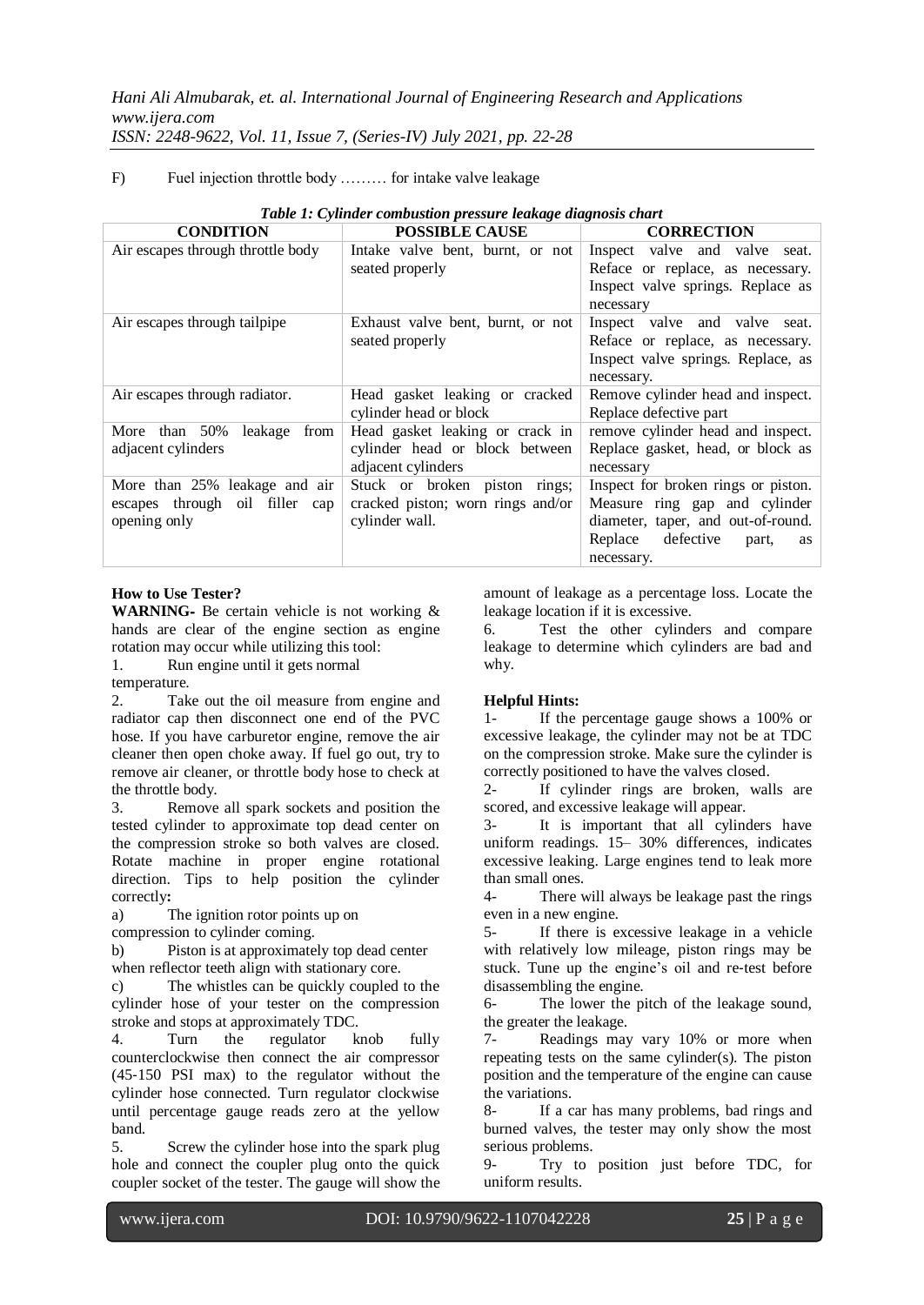### **Symptom Flowcharts:**



#### **Ignition System Test**

The ignition system ignites the fuel inside the engine's combustion chamber at the right time in the piston stroke to produce the power while emitting the least of amount for emissions as possible.

All configurations of ignition systems operate on the same principle. Creates a low energy field and collapse it onto a high energy coil so it transfers the electrical energy into the secondary ignition system, i.e., coil wire, distributor cap and rotor (if equipped), plug wires and to the spark plug.

System is triggered by the primary ignition system. It varies depending on manufacturer, but all operate on the same principle. Uses low voltage trigger system (crankshaft position sensor (CKP) and camshaft position sensor (CAS)).

The low voltage system (1.5 to 3.0 volts) is amplified to 12 volts by an ignition module (amplifier), and then transferred to the primary side of the ignition coil.

The ECM (engine control module) controls the engine ignition timing by advancing and retarding the primary trigger signal. In old cars, a condenser and a vacuum unit perform this job.



#### *Figure 4: Ignition tester*

| Part | <b>Description</b> | Part | <b>Description</b>      |  |
|------|--------------------|------|-------------------------|--|
|      | ∠`up               |      | Ground Alligator Clip   |  |
|      | $O-Ring$           |      | Ignition Alligator Clip |  |
|      | Cylinder           |      | Gauge                   |  |

www.ijera.com DOI: 10.9790/9622-1107042228 **26** | P a g e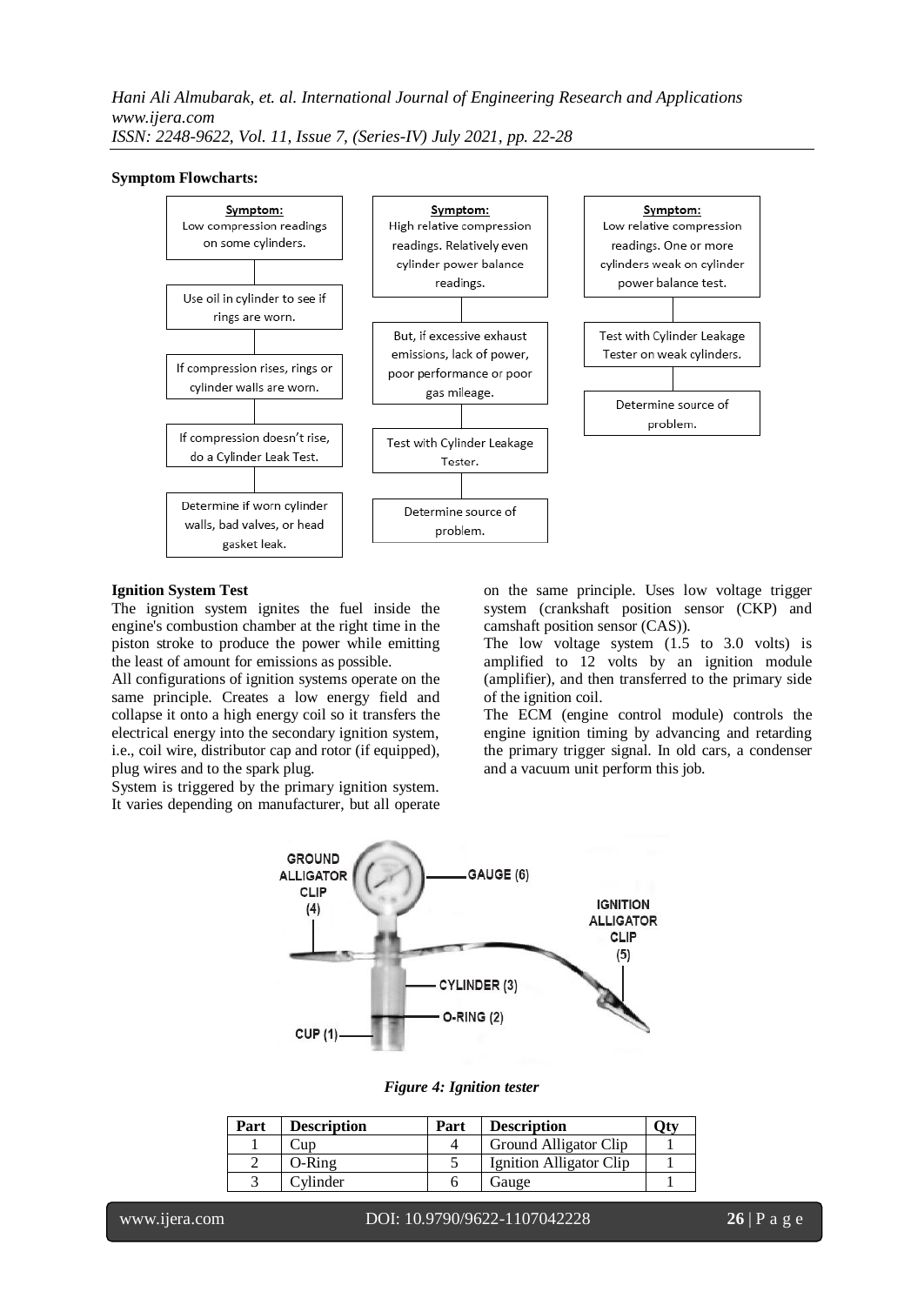### **Operating instructions:**

1. Remove all the engine's spark plugs.

2. Remove the Lower Cup (1) from the Ignition Tester. With a drop of water, wet the O-Ring  $(2)$  on the cylinder  $(3)$  to make the cup move easier in the cylinder (3) of the tester. Do not use oil, grease, solvents, cleaners, or any other agent as a lubricant so it damages the Ignition Tester.

3. Inserting the Cup (1) into the Cylinder (3), using a twisting/sliding motion to pressurize the Ignition tester. Make sure not to damage the O-Ring (2). Move the Cup up toward Alligator Clips  $(4, 5)$ until the Gauge (6) pointer reaches the end of the green band. Do not force the pressure to rise passing the end of the green band.

4. Connect the Ground Alligator Clip (4) to a clean metal engine ground point so the tester does not move when the engine is cranked.

5. Connect the Ignition Alligator Clip (5) to the spark plug wire. Make sure the Clip has firm contact with the metal terminal within the rubber boot of the spark plug wire. Ground the coil wires not being tested to prevent coil damage, for engines with one coil for each cylinder. Make sure the metal ground surface is clean and not of corroded.

6. Crank the engine with its rope or starter, while watching the arc in the cylinder's plastic body (3) of the Ignition tester. If the arc color is BLUE and firing on a timed consistent basis, the engine's ignition system is in proper working order. The arc will occur between the two studs of which the Alligator Clips (4, 5) are attached.

### **Troubleshooting**

1. If there is no arc, or an interrupted arc, reduce the test pressure with the engine stopped to the middle portion of the green band on the Gauge (6) by applying an outward twisting force to the Cup (1). Then crank the engine again while noting the condition of the arc or lack of arc.

2. Repeat Step 1 in, reducing the test pressure to the lower portion of the green band and into the yellow and red bands, or until the arc generates a constant "timed" spark.

#### **Diagnosis and correction procedures**

1. Refer to the following problems and their solutions, using the color or presence of a spark and the matching color band on the gauge:

A. If there is a blue spark and the pressure gauge reads Green: The system is operating normally.

B. If there is a yellow spark and the pressure gauge reads Green: The system is operating marginally. Reduce pressure, retest, and clean all connections.

C. If there is a blue or yellow spark and the pressure gauge reads Yellow: The system is operating marginally. Clean all connections and retest.

D. If there is a blue or yellow spark and the pressure gauge reads Red: it is a weak ignition coil.

E. If there is an orange or red spark and the pressure gauge reads Green: The connections are dirty and/or corroded. Clean or replace the points and the connections. Check the condenser so it may also be faulty.

F. If there is an orange or red spark and the pressure gauge reads Yellow: it is a weak ignition coil.

G. If there is an orange or red spark and the pressure gauge reads Red: it is a faulty ignition coil and/or condenser.

H. If there is no spark, but the arc color is Green: Reduce test pressure to "yellow" range and repeat test.

I. If there is no spark, but the arc color is Yellow: Replace the points and condenser. Then retest for proper coil operation.

J. If there is no spark, but the arc color is Red: it is a faulty ignition coil. Replace or service the coil.

2. If the engine has one coil for each engine cylinder, repeat Steps 3 through 6 in the "Operating Instructions" section for each cylinder, making sure the coils that are not being tested, have their spark plug wires grounded.

3. If the engine is equipped with a "sealed" solid state ignition system and all external connections are clean and secure and the solid-state module should be replaced.

### **Fuel Pump Pressure Test**

The vacuum gauge is also a valuable tool in troubleshooting of a Fuel Pump Pressure. The fuel pump pressure will determine the ability of the pump to deliver fuel to the carburetor. This test can also be used to check the fuel system's ability to draw fuel from the tank to fuel pump supply lines.

Most fuel pumps are rated at engine idle speed. It is better to connect all fuel and ignition lines If the engine will run. Start the engine and allow the car to run to fill the carburetor float bowl. Shut off the engine and proceed to the following steps:

**WARNING:** Fuel vapors are extremely flammable. Keep any heat sources, sparks, and open flames away from the engine when performing a fuel pump pressure test. No smoking while working on your car, as gasoline vapor is extremely flammable.

1. Disconnect the fuel supply line from the carburetor.